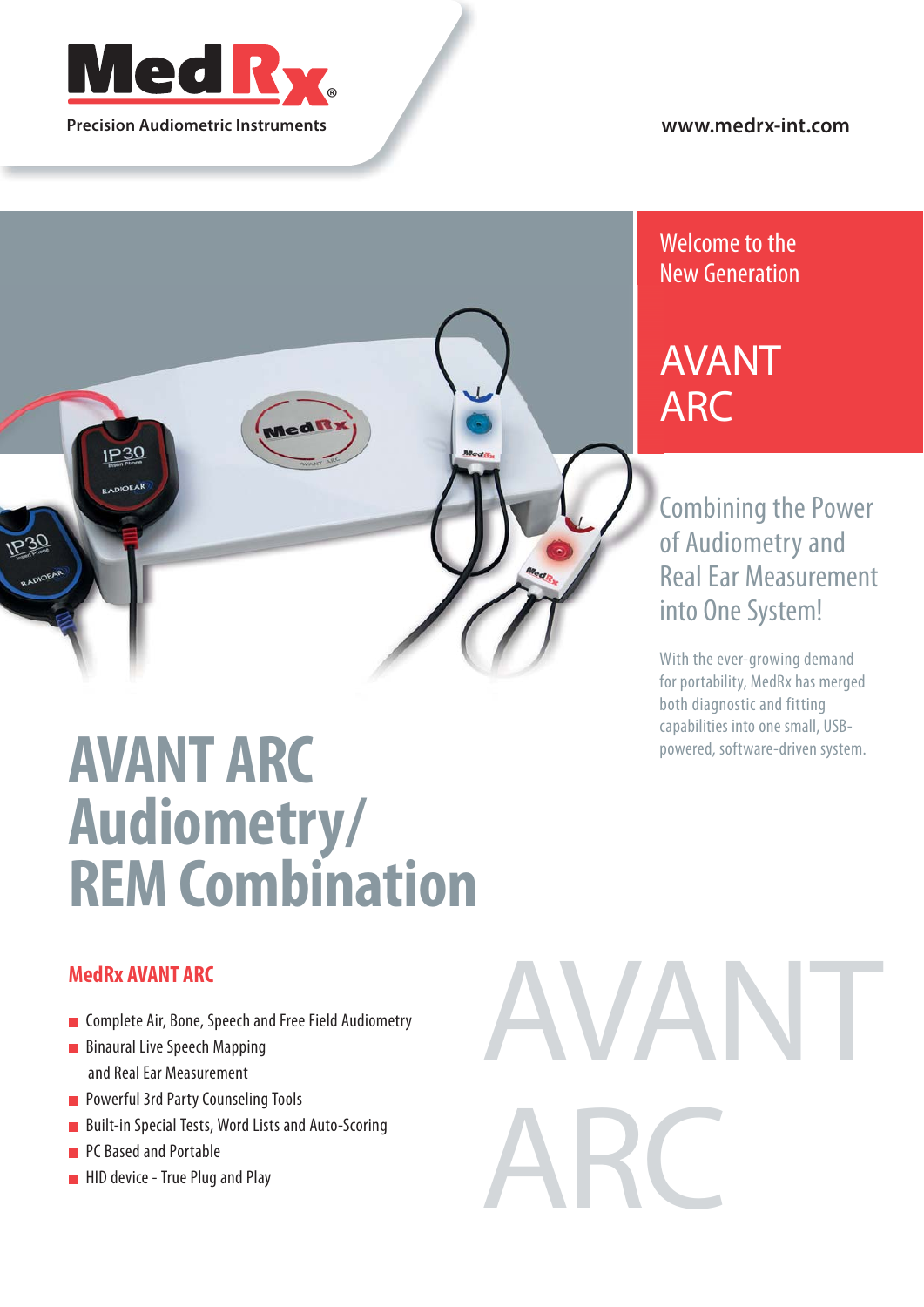

### Air, Bone, Speech & Masking Audiometry

## AVANT ARC

#### **ARC Standard Accessories:**

- Sure-Probe™ Binaural Probe Microphone System with Lighted Visual Cues
- **Headphones and a Powered Set of Speakers**
- **Probe Tubes**
- DD45 Headphone
- Bone Conductor Ē
- **Operator Mic / Monitor Headset**
- **Patient Response Switch**
- **Talkback Microphone**
- **External Power Supply**
- Auditec Sound File License Ē
- **USB Cable, Software, Manuals & Carrying Case**
- **Optional RECD Coupler**



Underside of device







AVANT ARC – Optional QuickSINTM Test



Live Speech Mapping including MSS target (other available targets; DSL v5.0, NAL-NL1 and NAL-NL2)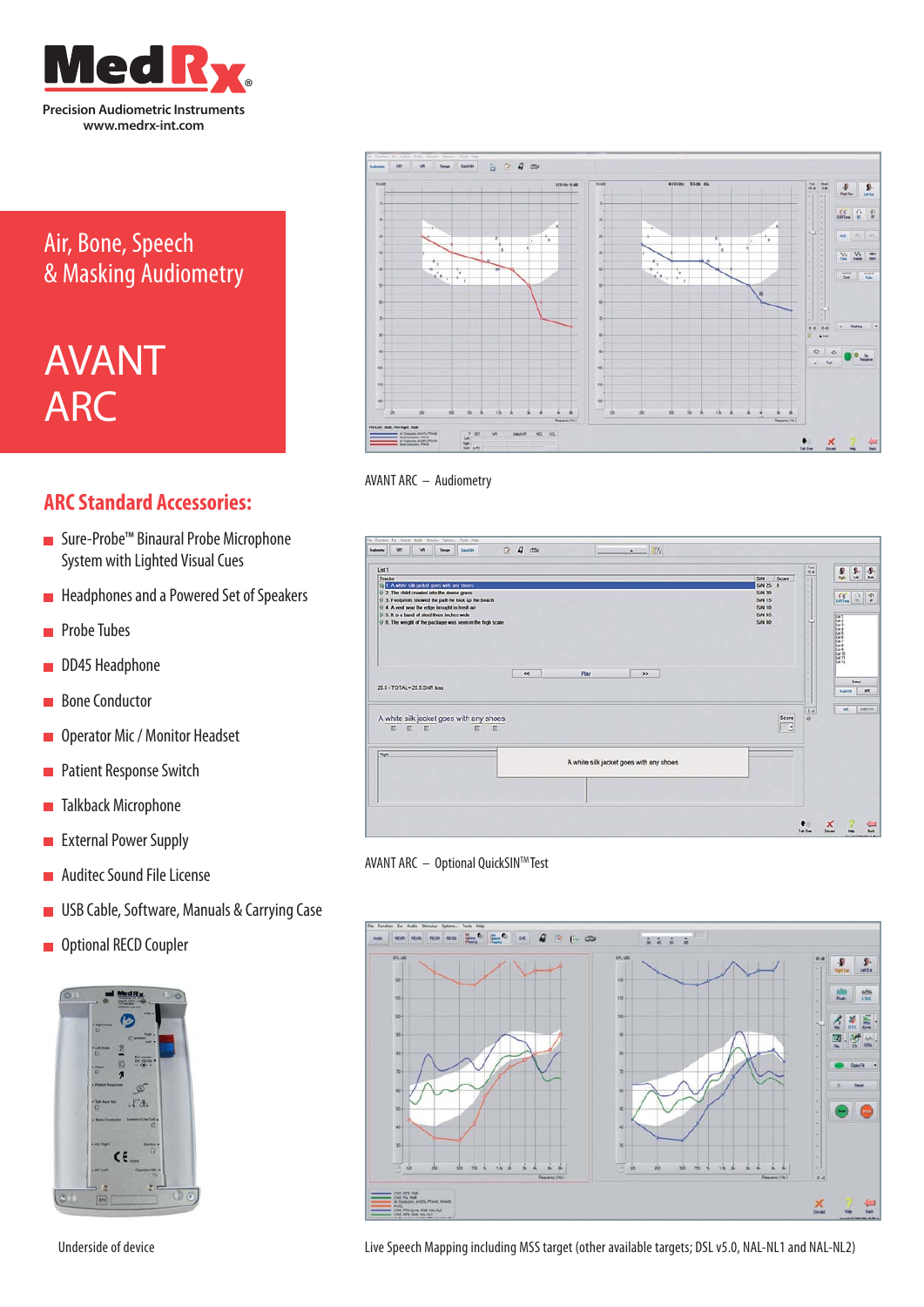# **The AVANT ARC Audiometry & REAL EAR Measurement Combined**



### Live Speech Mapping & Real Ear Measurement

## AVANT ARC

The ARC software has excellent counseling tools

#### **MedRx AVANT ARC**

The AVANT ARC combines the power of PC-based Audiometry with the fitting and counseling benefits of REM & Live Speech Mapping into one compact device.

Complete air, bone, speech and masking combined with full REAL EAR and Live Speech Mapping provides the professional with the tools needed to fully test, fit and effectively counsel patients and 3rd-parties all in a sleek, portable and lightweight design.

#### **ARC Software**

For loading software, ARC is designed around a common HID protocol, which automatically recognizes and loads drivers when plugged into any USB port – no more dedicated ports and drivers to load manually. This unique system is NOAH™, TIMS®, BluePrint™ and Sycle. Net™ compatible.

#### **Available Tests**

The ARC offers pure tone audiometry via earphones and bone conduction, masking and speech audiometry with SRT (Speech Recognition Threshold), WR (Word Recognition), SISI (Short Increment Sensitivity Index), ABLB (Alternate Binaural Loudness Balance) and Tone Decay Tests. Additional features are HLS (Hearing Loss Simulator) and MHA (Master Hearing Aid), QuickSIN™ testing and automated audiometry.

In addition to Live Speech Mapping, the AVANT REM software supports all traditional Real Ear Measurements and includes targets for MSS (Modified Speech Spectrum), DSL v5.0, NAL-NL1 and NAL-NL2 as well as HLS (Hearing Loss Simulator) and MHA (Master Hearing Aid) Modules.

#### **Counseling Tools (HLS/MHA)**

The Hearing Loss Simulator demonstrates the effect of the client's hearing loss for the spouse or family member. The program attenuates an input signal to simulate the severity of the loss for the third party. The Master Hearing Aid Simulator demonstrates the benefits of amplification of a hearing aid to an inexperienced user. Using these tools can empower the patient and third party to make informed decisions about their hearing healthcare.



DD45 Headphone comes standard with the ARC



Complete your Compact Audiological Suite with the USB Video Otoscope which has a One Cable Connection to your Computer